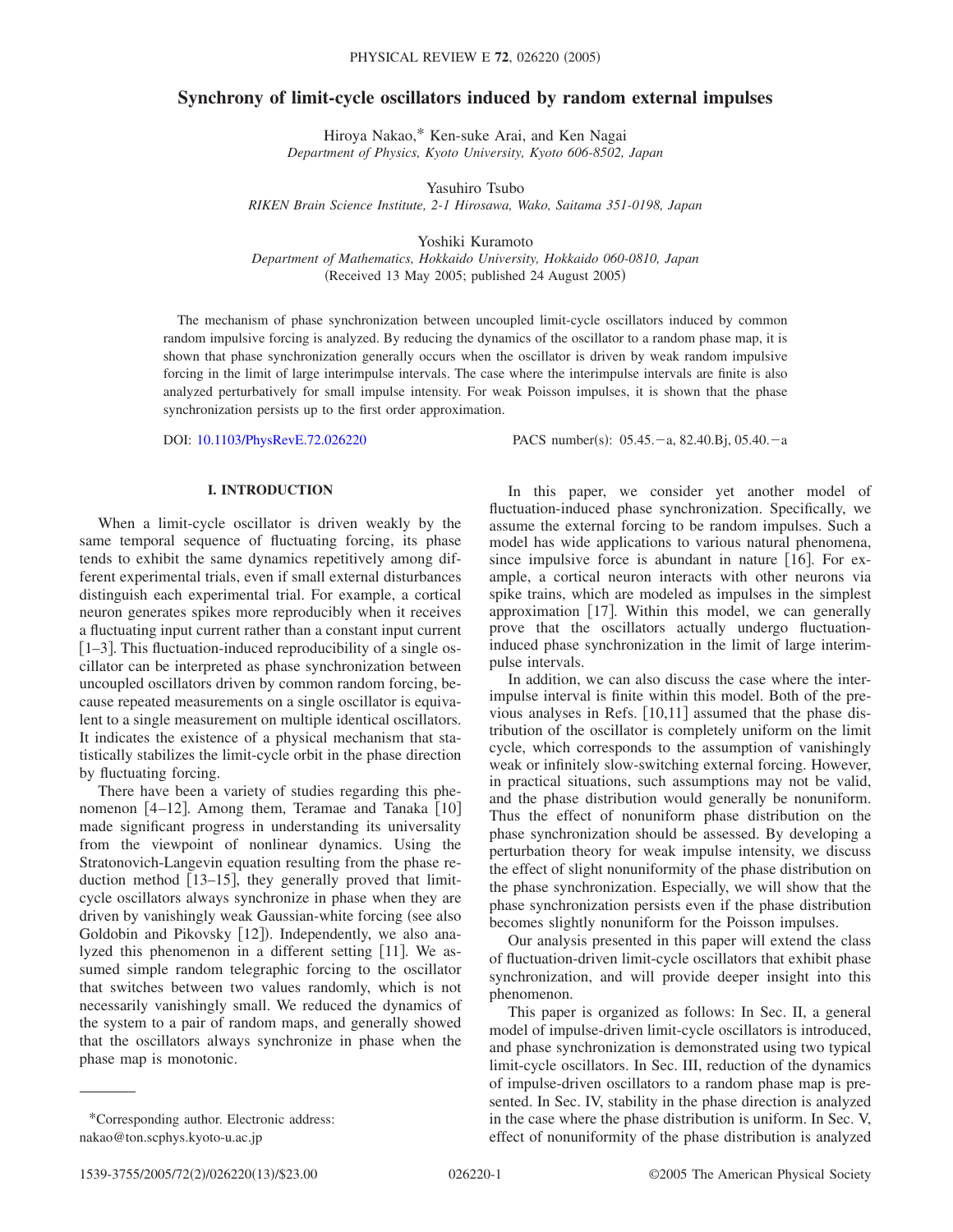perturbatively for small impulse intensity. Finally, Sec. VI gives the summary.

# **II. PHASE SYNCHRONIZATION INDUCED BY RANDOM EXTERNAL IMPULSES**

In this section, we first explain the equivalence between synchrony of multiple uncoupled noisy oscillators and reproducibility of a single noisy oscillator. We then introduce a general model of uncoupled limit-cycle oscillators driven by common random impulsive forcing, which we will analyze in later sections. Then, before going into a general theory, we numerically demonstrate phase synchronization induced by random impulsive forcing using two typical models of limitcycle oscillators, and briefly comment on its mechanism.

### **A. Equivalence between synchrony and reproducibility**

In this paper, we consider an ensemble of uncoupled noisy limit-cycle oscillators driven by common random impulsive forcing. Due to the noise that is independently given to each oscillator, the oscillators never synchronize without external forcing. However, as we demonstrate below, these uncoupled noisy oscillators can be synchronized by applying external random forcing commonly to all the oscillators. Now, it is known that when a single noisy oscillator is driven by the same temporal sequence of external random forcing, it tends to exhibit the same dynamics repetitively among different experimental trials, even under the influence of external disturbance that is different at each trial  $[1-12]$ . Since repeated measurements on a single noisy oscillator using the same temporal sequence of external forcing is equivalent to a single measurement on multiple identical noisy oscillators driven by common external forcing, these two seemingly different situations are physically equivalent. The mechanism responsible for these phenomena is the statistical stabilization of the limit-cycle orbit in the phase direction by fluctuating forcing, which we analyze in this paper for the case of random impulsive forcing.

## **B. General model**

We consider an ensemble of *N* identical limit-cycle oscillators driven by common random impulsive forcing and also subject to mutually independent external noises in the following general form:

$$
\dot{\mathbf{X}}_i(t) = \mathbf{F}(\mathbf{X}_i(t)) + \mathbf{I}(t) + \zeta_i(t)
$$
\n(1)

for  $i=1,...,N$ , where  $X_i(t)$  is the internal state of the *i*th oscillator at time *t*, **F** is the intrinsic dynamics of each oscillator,  $I(t)$  is the external random impulsive forcing common to all the oscillators, and  $\zeta_i(t)$  is a mutually independent weak Gaussian-white noise that represents the effect of external disturbances. We assume that Eq.  $(1)$  has a single stable limit-cycle solution  $X_0(t)$  in the absence of the forcing  $I(t)$  and the noise  $\zeta_i(t)$ , whose basin of attraction is the entire phase space except some unstable fixed points. The impulsive forcing  $I(t)$  is given by

$$
\mathbf{I}(t) = \sum_{n=1}^{\infty} \mathbf{e}_n \delta(t - t_n),
$$
 (2)

where  $t_1, t_2, \ldots$  are occurrence times of the random impulses, and  $e_1, e_2, \ldots$  are random vectors representing the "direction" of the impulses. When the oscillator receives an impulse at  $t = t_n$ , its state  $\mathbf{X}_i$  is suddenly kicked by a random displacement  $e_n$  to a new state  $X_i + e_n$ . We assume that the Gaussianwhite noise  $\zeta_i(t)$  is mutually independent and zero mean, whose correlation is specified by

$$
\langle \zeta_i(t)\zeta_j(t')\rangle = \mathbf{D}\,\delta_{i,j}\delta(t-t'),\tag{3}
$$

where **D** is a diagonal matrix that determines the intensity of the noise.

We assume that the direction of the impulse **e** is mutually independent and identically distributed. We denote its probability density by  $Q(\mathbf{e})$ , which is normalized as  $\int d\mathbf{e} Q(\mathbf{e}) = 1$ . We also assume the interval *T* between two successive impulses to be independent and identically distributed. We denote its probability density function by  $P(T)$ , which is normalized as  $\int_0^{\infty} dT P(T) = 1$ . We further assume the intervals to be sufficiently long such that the orbit kicked away from the limit cycle by an impulse can return to the limit cycle before the next impulse. This is the necessary condition for the phase description of the oscillator, which we adopt in the following discussion. The time needed for this process of course depends on the property of the oscillator and on the intensity of the impulses, which is very roughly of the order of the period of the limit cycle.

In this paper, we mainly consider random impulses generated by a Poisson process. Then Eqs. (1) and (2) describe a Poisson-driven Markov process [16,18]. In the Poisson process, an impulse is generated with probability  $\nu$  in an infinitesimal time interval  $\Delta t$ . The probability density  $P(T)$  of the interimpulse interval *T* is given by the exponential distribution

$$
P(T) = \frac{1}{\tau} \exp\left(-\frac{T}{\tau}\right),\tag{4}
$$

where  $\tau = \nu^{-1}$  determines the mean interimpulse interval. Of course, in this Poisson case, there exists a certain probability that the generated interval becomes shorter than the abovementioned return time of a kicked orbit to the limit cycle. In such a case, the phase description fails to approximate the true dynamics precisely. However, when  $\tau$  is sufficiently large, such probability becomes small, and the phase description will be a good approximation statistically.

The probability density of the impulse direction  $Q(e)$ should be chosen properly depending on the problem under consideration. For example, when we consider neural oscillators, usually only the membrane potential can be stimulated experimentally by a current injection. Therefore the random vector **e** has only one nonzero element corresponding to the voltage component of **X**, and we only need to consider onedimensional probability density  $Q(\sigma)$ , where  $\sigma$  is the intensity of the current impulse. In the following examples, we only treat the case where the impulse can take a single fixed direction and intensity **e**<sub>0</sub>, namely  $Q(\mathbf{e}) = \delta(\mathbf{e} - \mathbf{e}_0)$ , but we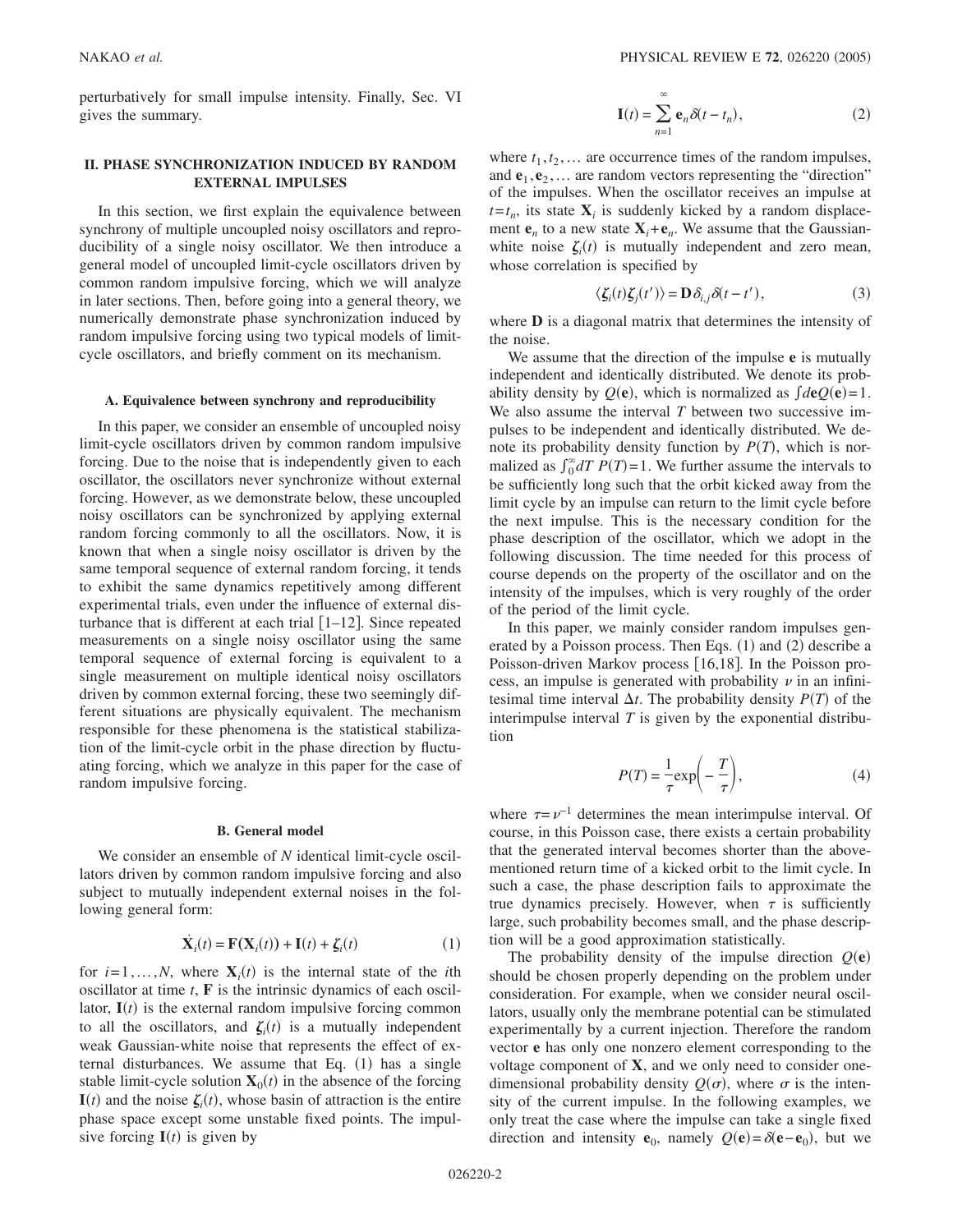present our theory in a general form such that it can also be applicable to the case where the impulse takes various directions and intensities.

## **C. Examples**

## *1. Stuart-Landau oscillator*

Our first example is an ensemble of noisy Stuart-Landau oscillators [14] driven by common Poisson impulsive forcing with fixed intensity. The Stuart-Landau oscillator is the simplest limit-cycle oscillator, which is derived as a normal form of the supercritical Hopf bifurcation [14]. The model is described by

$$
\dot{C}_i(t) = (1 + ic_0)C_i - (1 + ic_2)|C_i|^2 C_i + I(t) + \zeta_i(t)
$$
 (5)

for  $i=1,...,N$ , where  $C_i$  is the complex amplitude of the *i*th oscillator,  $c_0$  and  $c_2$  are real parameters,  $I(t)$  represents the Poisson impulsive forcing common to all the oscillators, and  $\zeta_i(t)$  is a mutually independent complex Gaussian-white noise. For simplicity, we drive only the real part of  $C_i$  by the impulsive forcing  $I(t)$ , which is given by

$$
I(t) = \sigma \sum_{n=1}^{\infty} \delta(t - t_n),
$$
 (6)

where the real parameter  $\sigma$  represents the intensity of the impulses,  $t_n$  the occurrence times of the impulse, and  $\delta$  the Dirac's delta function. The impulses are generated by a Poisson process with mean interimpulse interval  $\tau$ . When the oscillator receives an impulse, its real component Re *Ci* suddenly jumps by an amount  $\sigma$ . It is assumed that the complex Gaussian-white noise  $\zeta_i(t)$  has zero mean, and whose correlation is specified by

$$
\langle \text{Re } \zeta_i(t) \text{Re } \zeta_j(t') \rangle = D \delta_{i,j} \delta(t - t'),
$$
  

$$
\langle \text{Im } \zeta_i(t) \text{Im } \zeta_j(t') \rangle = D \delta_{i,j} \delta(t - t'),
$$
  

$$
\langle \text{Re } \zeta_i(t) \text{Im } \zeta_j(t') \rangle = 0,
$$
 (7)

where *D* determines the noise intensity. We fix the parameters at  $c_0 = 2$ ,  $c_2 = -1$ ,  $\tau = 2$ , and  $\sqrt{D} = 10^{-3}$ .

We initially set the phase  $\theta_i$  of each oscillator uniformly and randomly on  $\lceil 0, 1 \rceil$  (see the next section for the precise definition of the "phase"), where the zero-crossing point of  $C_i$  from Im  $C_i$  < 0 to Im  $C_i$  > 0 is chosen as the origin of phase,  $\theta_i = 0$ . We then evolve the oscillators under the influence of the common Poisson impulsive forcing and independent weak Gaussian-white noises. Figure 1(a) plots a typical realization of the zero-crossing events for *N*= 50 Stuart-Landau oscillators by bars (so-called raster plot) at  $\sigma = 0$ , and Fig. 1(b) plots a typical realization of the zero-crossing events at  $\sigma = 0.1$ . In each of the figures, the oscillators are driven by a single realization of the Poisson impulsive forcing and 50 independent Gaussian white noises, and initial transient is discarded. It can be seen that the oscillators synchronize in phase when  $\sigma = 0.1$ , whereas they do not synchronize at all when  $\sigma = 0$ . To quantify the degree of synchronization, we introduce an order parameter [14]



FIG. 1. (Color online) Synchronization of 50 Stuart-Landau oscillators driven by external impulses. (a) Zero-crossing events at  $\sigma$ =0 and (b) at  $\sigma$ =0.1. (c) Time sequence of the averaged modulus  $\langle R \rangle$  of the order parameter calculated at  $\sigma = 0$ , 0.05, 0.1, and 0.2.

$$
R \exp(2\pi i \Theta) = \frac{1}{N} \sum_{i=1}^{N} \exp(2\pi i \theta_i)
$$
 (8)

using phase  $\theta_i$  of each oscillator. The modulus  $R$  of this order parameter takes *R*= 1 for complete synchronization and *R*  $= 0$  for complete desynchronization. Figure 1(c) displays temporal evolution of the modulus  $\langle R \rangle$  averaged over 50 realizations of the Poisson impulsive forcing using different initial conditions of the phase. It gradually increases from a small value to 1 when  $\sigma = 0.05$  and  $\sigma = 0.1$ , while it constantly takes a small value when  $\sigma = 0$ . Thus the uncoupled Stuart-Landau oscillators driven by common Poisson impulsive forcing synchronize in phase even if the oscillators are independently subject to small external disturbances.

## *2. Hodgkin-Huxley model*

Our second example is an ensemble of the Hodgkin-Huxley neural oscillators  $\lceil 17 \rceil$  driven by common Poisson impulsive forcing with fixed intensity. It is given by the following set of equations  $[17]$ :

$$
C_m \dot{V}_i(t) = G_{Na} m_i^3 h_i (E_{Na} - V_i) + G_K n_i^4 (E_K - V_i)
$$
  
+  $G_m (V_{rest} - V_i) + I_0 + I(t) + \xi_i(t)$ , (9)  

$$
\dot{m}_i(t) = \alpha_m (1 - m_i) - \beta_m m_i,
$$
  

$$
\dot{h}_i(t) = \alpha_h (1 - h_i) - \beta_h h_i,
$$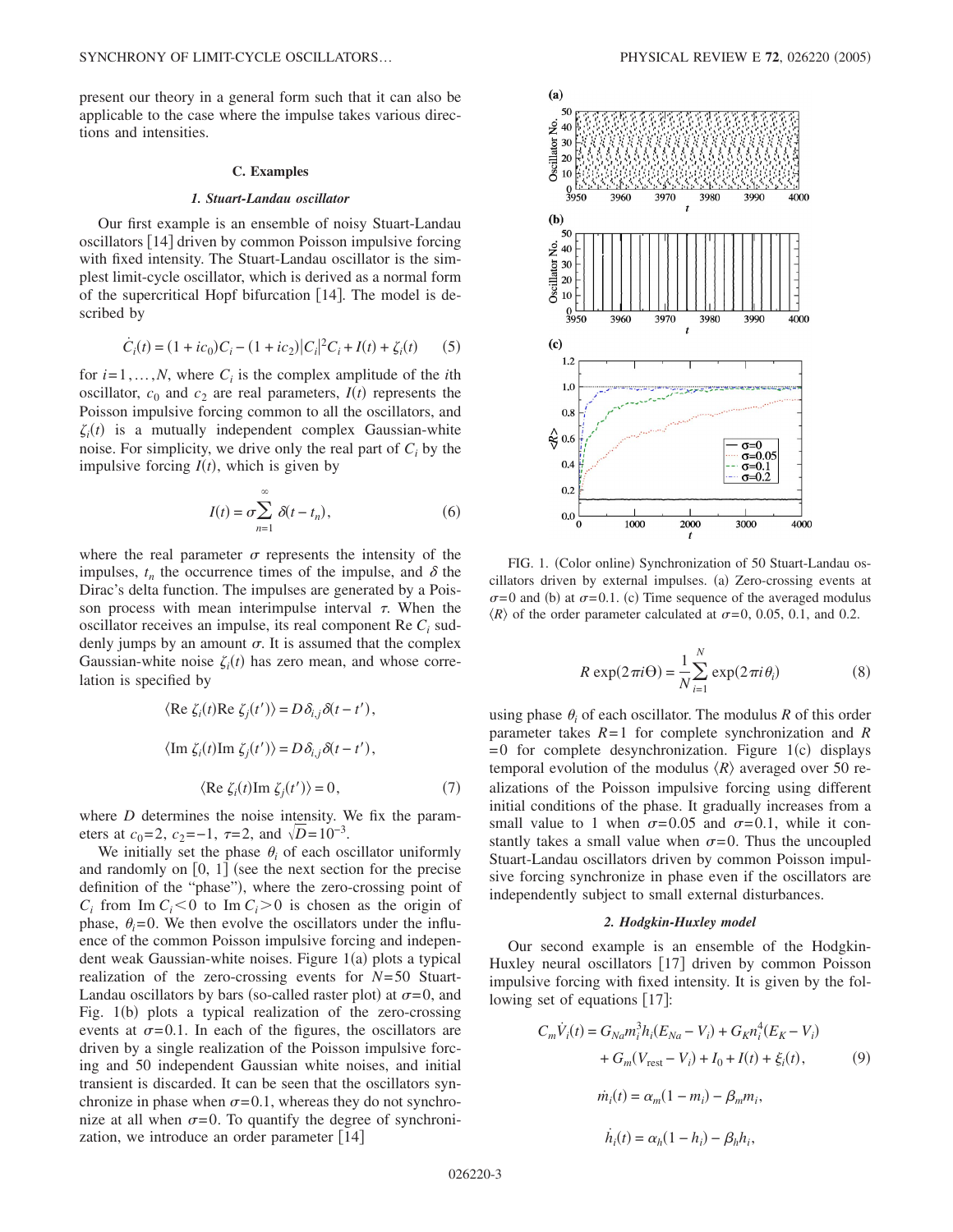$$
\dot{n}_i(t) = \alpha_n(1 - n_i) - \beta_n n_i,
$$

for  $i=1,...,N$ , where  $V_i$  represents the membrane potential of the *i*th neural oscillator,  $m_i$  and  $h_i$  the activation of its sodium channel, and  $n_i$  the activation of the potassium channel,  $I_0$  the constant input current,  $I(t)$  the random impulsive forcing, and  $\xi_i(t)$  the mutually independent Gaussian-white noise. Parameters  $G_{Na}$ ,  $G_K$ , and  $G_m$  represent conductances of the channels,  $E_{Na}$  and  $E_K$  represent their reversal potentials, and  $V_{\text{rest}}$  represents the rest voltage.  $\alpha_x$  and  $\beta_x$  (x  $=m, h, n$  are rate constants that are given by the following equations:

$$
\alpha_m = \frac{0.1(25 - v)}{\exp\left(\frac{25 - v}{10}\right) - 1}, \quad \beta_m = 4 \exp\left(-\frac{v}{18}\right),
$$
  

$$
\alpha_h = 0.07 \exp\left(-\frac{v}{20}\right), \quad \beta_h = \frac{1}{\exp\left(\frac{30 - v}{10} + 1\right)},
$$
  

$$
\alpha_n = \frac{0.01(10 - v)}{\exp\left(\frac{10 - v}{10}\right) - 1}, \quad \beta_n = 0.125 \exp\left(-\frac{v}{80}\right). \quad (10)
$$

The parameters are fixed at the standard values presented in the textbook [17], i.e.,  $G_{Na} = 120 \text{ mS/cm}^2$ ,  $E_{Na} = 115 \text{ mV}$ ,  $G_K$ =36 mS/cm<sup>2</sup>,  $E_K$ =-12 mV,  $G_m$ =0.3 mS/cm<sup>2</sup>,  $V_{\text{rest}}$  $= 10.613$  mV, and  $C_m = 1 \mu F/cm^2$ . We fix the constant input at  $I_0 = 11$  nA. When the forcing  $I(t)$  and the noise  $\xi_i(t)$  are absent, this model exhibits stable limit-cycle oscillation. The random impulsive forcing is given by

$$
I(t) = \sigma \sum_{n=1}^{\infty} \delta(t - t_n) \times 1 \text{ nA},
$$
 (11)

where  $\sigma$  determines its intensity ( $\sigma$  itself is dimensionless). The impulses are generated by a Poisson process with mean interimpulse interval  $\tau = 100$  ms. The Gaussian-white noise  $\xi_i(t)$  representing external disturbance has zero mean and intensity  $D$ , which is applied only to the  $V_i$  component for simplicity. We fix the noise intensity at  $\sqrt{D}$  = 10<sup>-3</sup> nA hereafter. We define the zero-crossing event ("firing event") of this Hodgkin-Huxley neural oscillator as the moment at which the variable  $V_i$  changes its sign from  $V_i < 0$  mV to  $V_i$  $>0$  mV. We take this point as the origin of phase, and define a phase along the limit cycle  $[13,14]$ .

As in the previous case, we set the initial phase of the Hodgkin-Huxley oscillators randomly, and evolve them under the effect of the common Poisson impulsive forcing and independent Gaussian-white noises. Figure 2(a) displays a typical realization of zero-crossing events for an ensemble of 50 Hodgkin-Huxley neural oscillators at  $\sigma = 0$ , and Fig. 2 displays a typical realization of zero-crossing events at  $\sigma$  $= 2$ . In each of the figures, the oscillators are driven by a single realization of the Poisson impulsive forcing and 50 independent Gaussian-white noises, and initial transient is discarded. The zero-crossing events well coincide with each



FIG. 2. (Color online) Synchronization of 50 Hodgkin-Huxley neural oscillators driven by external impulses. (a) Zero- crossing events at  $\sigma = 0$  and (b) at  $\sigma = 2$ . (c) Time sequence of the averaged modulus  $\langle R \rangle$  of the order parameter calculated at  $\sigma = 0, 1, 2,$  and 4.

other when  $\sigma = 2$ , i.e., the oscillators synchronize in phase after the initial transient. Of course, they do not synchronize at all when  $\sigma = 0$ . Figure 2(c) shows temporal evolution of the modulus  $\langle R \rangle$  of the order parameter averaged over 20 realizations of the Poisson impulsive forcing at several values of the impulse intensity  $\sigma$ . When  $\sigma$  takes 1, 2, or 4, phase synchronization occurs and  $\langle R \rangle$  gradually increases from a small value to 1.

It is also possible to observe impulse-induced desynchronization in this model by choosing the impulse intensity appropriately as shown in Fig.  $3(a)$ , where zero-crossing events of 50 Hodgkin-Huxley neural oscillators are plotted using a single realization of the Poisson impulsive forcing and the Gaussian-white noises. In this case, the external constant input is set at  $I_0$ =9.8 nA, the intensity of the impulse at  $\sigma$ =6, and the interimpulse interval at  $\tau = 50$  ms. The phase of each oscillator is initially set at roughly the same value, except tiny additional fluctuations of order 0.1. As can be seen in Fig. 3(b), the phase of the oscillators is strongly scattered occasionally, and correspondingly the order parameter drops. Thus initial tiny phase differences among the oscillators can also be enhanced by the impulsive forcing.

# **D. On the mechanism of impulse-induced phase synchronization**

The mechanism of phase synchronization induced by common random forcing is basically a single-oscillator prob-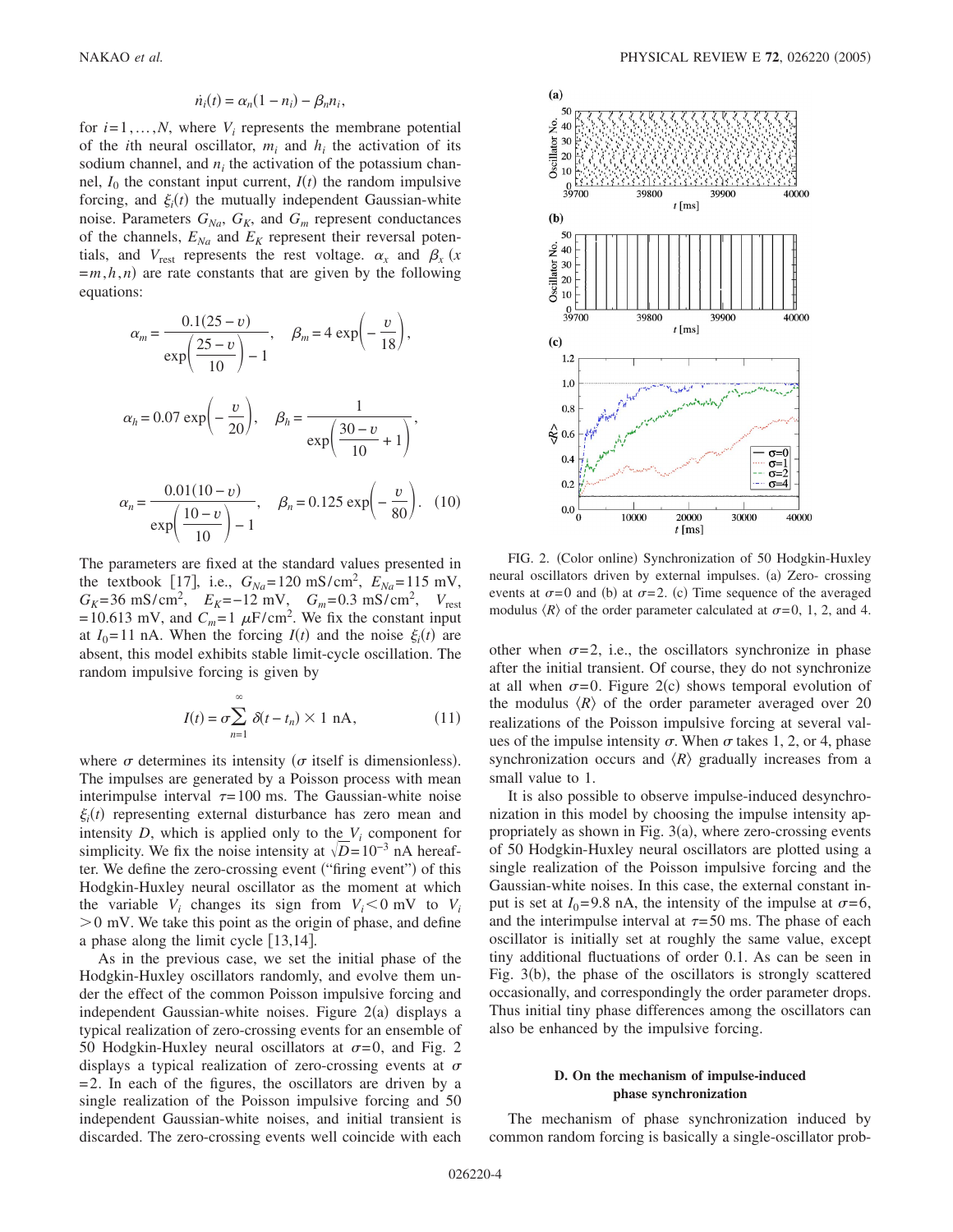

FIG. 3. Desynchronization of 50 Hodgkin-Huxley neural oscillators induced by external impulses. (a) Zero-crossing events. (b) Temporal sequence of the modulus *R* of the corresponding order parameter.

lem, though we consider an ensemble of uncoupled oscillators in the above examples. The origin of the phase synchronization is the local stabilization of each limit cycle in the phase direction due to the random impulsive forcing. Namely, small phase disturbance of a single oscillator shrinks statistically, as we formulate in the following sections by reducing the dynamics of each oscillator to a random phase map. At the same time, it indicates the suppression of small difference in phase between any pair of oscillators. Due to the external impulses and the noises, the phase of each oscillator diffuses on the limit cycle in addition to the constant rotation. Once two phase variables of any pair of the oscillators take close values accidentally, their difference can no longer grow but shrinks statistically due to the local stability, leading to the synchrony of the entire ensemble. This mechanism has certain similarity to that of chaos synchronization induced by common random forcing  $[19-22]$ .

In the second example, we demonstrated that external impulses do not only lead to phase synchronization but can also cause phase desynchronization. Though we mainly focus on phase synchronization in this paper, this fact is important in understanding that fluctuation-induced phase synchronization is not a trivial phenomenon but has some subtleties. (See Tass [23] for a detailed discussion on the desynchronization of phase oscillators induced by an impulse.)

# **III. REDUCTION TO A RANDOM PHASE MAP**

In order to analyze the stability in the phase direction, we first reduce the dynamics of our impulse-driven limit-cycle oscillator to a random phase map. Since the Gaussian-white noise  $\zeta_i(t)$  in Eq. (1) representing the effect of external disturbances is not important in the stability analysis, we omit this term in the following discussion.

## **A. Random phase map**

Following the standard procedure  $[13,14]$ , we define a phase  $\theta = \theta(\mathbf{X}_0)$  along the limit-cycle orbit  $\mathbf{X}_0(t)$  in such a

way that  $\theta$  increases with a constant angular velocity  $\omega$ . The phase  $\theta$  is normalized by the period of the limit cycle, so that its range is  $[0, 1]$  where 0 and 1 represent the same phase. This definition of phase can be extended to the entire phase space except at phase-singular points, yielding a phase field  $\theta$ (**X**). It is achieved by identifying a point *P* in the phase space with a point *Q* right on the limit cycle in such a way that the two orbits started from *P* and *Q* asymptotically coincide. A set of points that have equal phase is called an isochron. The entire phase space is composed of isochrons with various phase.

In the absence of external impulses and noises, the phase  $\theta(t) = \theta(\mathbf{X}(t))$  obeys

$$
\dot{\theta}(t) = \omega \tag{12}
$$

on the entire phase space (except at phase-singular points). When the external impulses are given, the orbit is perturbed. Let us assume that the orbit is on the limit cycle at time *t* =*tn*− 0 , i.e., immediately before the *n*th impulse we say the orbit is "on" the limit cycle when it is sufficiently close to the limit cycle). We denote its location by  $\mathbf{X}_0(t_n-0)$  and its phase by  $\theta_n = \theta(t_n - 0)$ . We also denote the interval between the *n*th impulse and the next  $(n+1)$ th impulse by  $T_n = t_{n+1}$  $-t_n$ . When the oscillator receives an impulse  $e_n \delta(t-t_n)$  at *t*  $=t_n$ , the orbit is kicked off the limit cycle and jumps to a new phase-space point as

$$
\mathbf{X}(t_n + 0) = \mathbf{X}_0(t_n - 0) + \mathbf{e}_n.
$$
 (13)

This new phase-space point  $\mathbf{X}(t_n+0)$  is on a certain isochron of the limit cycle, whose phase we denote by  $\phi_n$  (unless it is kicked exactly onto the phase-singular point, which rarely occurs). We represent this mapping from  $\theta_n$  to  $\phi_n$  by

$$
\phi_n = F(\theta_n, \mathbf{e}_n) = \theta_n + G(\theta_n, \mathbf{e}_n),\tag{14}
$$

which we call a "phase map" hereafter. In the second expression, we split  $F(\theta_n, \mathbf{e}_n)$  into the trivial part  $\theta_n$  that exists even without any impulses, and the nontrivial part  $G(\theta_n, \mathbf{e}_n)$  arising from the impulse. Since  $F(\theta, \mathbf{e})$  is a phase map, it is a periodic function on [0, 1]. Therefore  $F(1, \mathbf{e}) = F(0, \mathbf{e})$  and  $G(0, e) = G(1, e)$  should hold (we should treat them in modulo 1). As we discuss later, the above rule gives rise to an impulse-driven phase equation of the Ito type  $[16,18]$ .

After the arrival of the *n*th impulse, the oscillator evolves freely with no external impulses from  $t = t_n + 0$  to  $t = t_{n+1} - 0$ for an interval of  $T_n = t_{n+1} - t_n$ , and the phase changes from  $\phi_n$ to  $\phi_n + \omega T_n$  during this interval. If  $T_n$  is sufficiently large, the orbit evolves from  $\mathbf{X}(t_n+0)$  to a new point  $\mathbf{X}_0(t_{n+1}-0)$  on the limit cycle.

Thus corresponding to the evolution of the variable  $\mathbf{X}_0(t_n-0) \rightarrow \mathbf{X}(t_n+0) \rightarrow \mathbf{X}_0(t_{n+1}-0)$  from  $t=t_n-0$  to  $t=t_{n+1}$ −0, the phase evolves as  $\theta_n \rightarrow \phi_n \rightarrow \phi_n + \omega T_n$ . Hence we obtain the following evolution equation of the phase:

$$
\theta_{n+1} = \omega T_n + F(\theta_n, \mathbf{e}_n) = \theta_n + \omega T_n + G(\theta_n, \mathbf{e}_n). \tag{15}
$$

Since  $T_n$  and  $e_n$  are random variables whose probability density functions are given by  $P(T)$  and  $Q(e)$  respectively, this equation describes a random map. When we consider Poisson random impulses, the time step *n* roughly corresponds to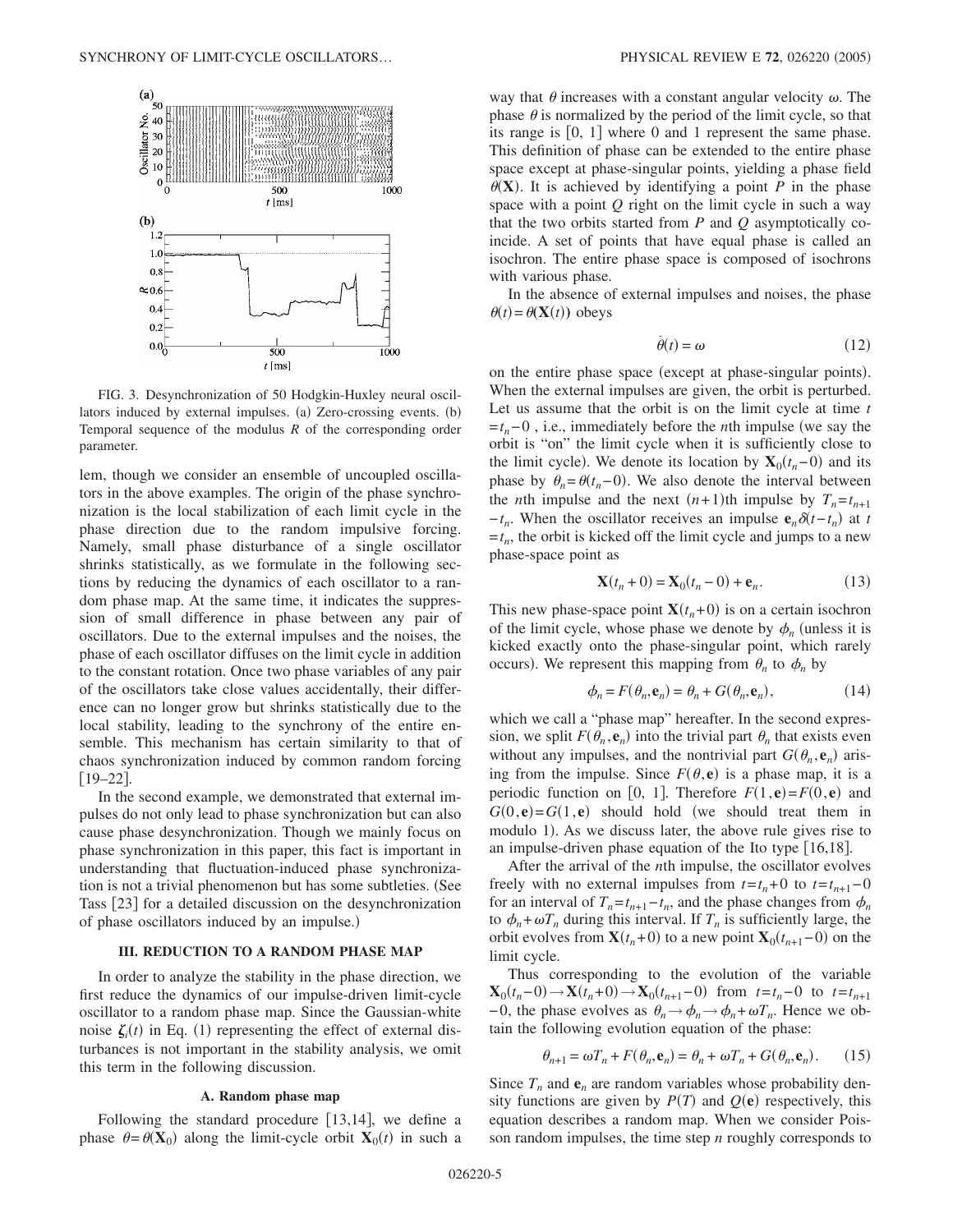the real time *t* as  $n \approx t/\tau$ , because the mean interimpulse interval is  $\tau$ .

If we go back to the continuous description, the dynamics of the phase  $\theta$  can be written as

$$
\dot{\theta}(t) = \omega + \sum_{n=1}^{\infty} G(\theta_n, \mathbf{e}_n) \delta(t - t_n).
$$
 (16)

The external impulse is now explicitly multiplicative in this equation. This impulse-driven phase equation is of Ito type [16,18], namely,  $G(\theta_n, \mathbf{e}_n)$  depends only on the phase  $\theta_n$  before the *n*th impulse, which stems from the rule we have assumed for the phase jump caused by an impulse.

# **B. Relation to the phase response function**

According to the standard theory of phase reduction [13,14], when the orbit on the limit cycle  $X_0$  at phase  $\theta$  is kicked by a *weak* impulsive force **p** to another isochron, its new phase  $\phi$  is given by a linear projection of the perturbation **p** on the gradient of the phase field  $\theta(\mathbf{X})$  as

$$
\phi = \theta + \mathbf{Z}(\theta) \cdot \mathbf{p},\tag{17}
$$

where

$$
\mathbf{Z}(\theta) = \nabla_{\mathbf{X}} \theta(\mathbf{X}) \big|_{\mathbf{X}_0(\theta)} \tag{18}
$$

is the conventional phase response function representing the gradient of  $\theta$ (**X**) on the limit cycle orbit **X**<sub>0</sub>(*t*). Comparing this equation with Eqs.  $(14)$  and  $(15)$ , we obtain

$$
F(\theta_n, \mathbf{e}_n) = \theta_n + \mathbf{Z}(\theta_n) \cdot \mathbf{e}_n, \quad G(\theta_n, \mathbf{e}_n) = \mathbf{Z}(\theta_n) \cdot \mathbf{e}_n, \tag{19}
$$

so that the phase dynamics can be described by

$$
\theta_{n+1} = \theta_n + \omega T_n + \mathbf{Z}(\theta_n) \cdot \mathbf{e}_n.
$$
 (20)

Thus the phase map can simply be represented using the inner product of the conventional phase response function  $\mathbf{Z}(\theta)$  and the direction of the impulse **e** when **e** is sufficiently small.

## **C. Generalized Frobenius-Perron equation**

Temporal evolution of the probability density function (PDF)  $\rho(\theta, n)$  of the phase  $\theta$  at time step *n* is described by a generalized Frobenius-Perron equation 24, which is convoluted with a transition kernel  $W(\theta)$  that represents random shifting on the limit cycle for a random duration *T* drawn from  $P(T)$ , and is also averaged by the probability density  $Q(e)$  of impulse directions  $e$ ,

$$
\rho(\theta, n+1) = \int_0^1 d\phi W(\theta - \phi) \int d\mathbf{e} Q(\mathbf{e})
$$

$$
\times \int_0^1 d\psi \delta(\phi - F(\psi, \mathbf{e})) \rho(\psi, n), \qquad (21)
$$

where the argument  $\theta - \phi$  of  $W(\theta - \phi)$  should be interpreted in modulo 1. In deriving this equation, we utilized the fact that  $\theta_n$ ,  $\mathbf{e}_n$ , and  $T_n$  are mutually independent  $(\theta_n$  depends only on **e**<sub>1</sub>, ..., **e**<sub>*n*−1</sub> and *T*<sub>1</sub>, ..., *T*<sub>*n*−1</sub>) [24].

For Poisson impulses, the explicit form of the transition kernel  $W(\theta)$  can be calculated from Eq. (4) by taking into account the periodicity in  $\theta$  and the Jacobian of the transformation, which is given by

$$
W(\theta) = \frac{1}{\omega} \sum_{j=0}^{\infty} P\left(\frac{\theta + j}{\omega}\right)
$$

$$
= \frac{e^{-\theta/(\omega\tau)}}{\omega \tau (1 - e^{-1/\omega\tau})}
$$

$$
= \frac{A}{1 - e^{-A}} e^{-A\phi} (0 \le \theta \le 1), \qquad (22)
$$

where we defined  $A=1/\omega\tau$ . Of course, it is normalized as  $\int_0^1 d\theta W(\theta) = 1.$ 

Sufficiently after the initial transient, the PDF  $\rho(\theta, n)$  is expected to reach a stationary state  $\rho(\theta)$ , but it is generally difficult to calculate this stationary PDF analytically even if the map  $F(\theta, \mathbf{e})$  has a simple functional form. In the following, we first analyze the limit of large interimpulse interval  $\tau$ where the stationary PDF becomes uniform, and then analyze the deviation of the stationary PDF from the uniform density perturbatively for small impulse intensity.

## **D. Examples of phase maps**

# *1. Stuart-Landau oscillator*

Figure 4(a) plots numerically calculated phase maps  $F(\theta, \sigma)$  of the Stuart-Landau oscillator at several values of the impulse intensity  $\sigma$ . As  $|\sigma|$  becomes larger, the phase map deforms from the trivial identity map noticeably, and finally becomes nonmonotonic when  $\sigma \approx \pm 0.8$ . Figure 4(b) displays the phase response normalized by the impulse intensity  $[F(\theta, \sigma) - \theta]/\sigma = G(\theta, \sigma)/\sigma$  at several values of  $\sigma$ . If  $\sigma$  is sufficiently small, Eq. (19) should hold, and the different curves corresponding to different values of  $\sigma$  should collapse. The limiting curve at  $\sigma \rightarrow 0$  gives the real component of the phase response function  $\mathbf{Z}(\theta)$ . It can be analytically calculated for the Stuart-Landau oscillator as  $Z_{\text{Re}}(\theta)$  $=\sin(2\pi\theta+3\pi/4)/3\sqrt{2}$  [14], which is also shown in the figure.

### *2. Hodgkin-Huxley model*

Figure  $5(a)$  shows numerically calculated phase maps  $F(\theta, \sigma)$  of a Hodgkin-Huxley neural oscillator at several values of the impulse intensity  $\sigma$ . As  $|\sigma|$  becomes larger, the phase map deforms from the trivial identity map and finally becomes nonmonotonic at  $\sigma \approx \pm 5$ . Figure 5(b) shows normalized phase response  $[F(\theta, \sigma) - \theta]/\sigma = G(\theta, \sigma)/\sigma$  at several values of  $\sigma$ . It can be seen that the curves actually collapse at small  $\sigma$ , and deviates at larger  $\sigma$ . The limiting curve at  $\sigma \rightarrow 0$  gives the *V* component of the phase response function  $Z_V(\theta)$ . The curve corresponding to  $\sigma = 0.1$  in Fig. 5(b) gives an approximation to the phase response function.

#### **IV. STABILITY IN THE PHASE DIRECTION**

Synchrony of uncoupled oscillators induced by random impulses is the result of statistical stabilization of each oscil-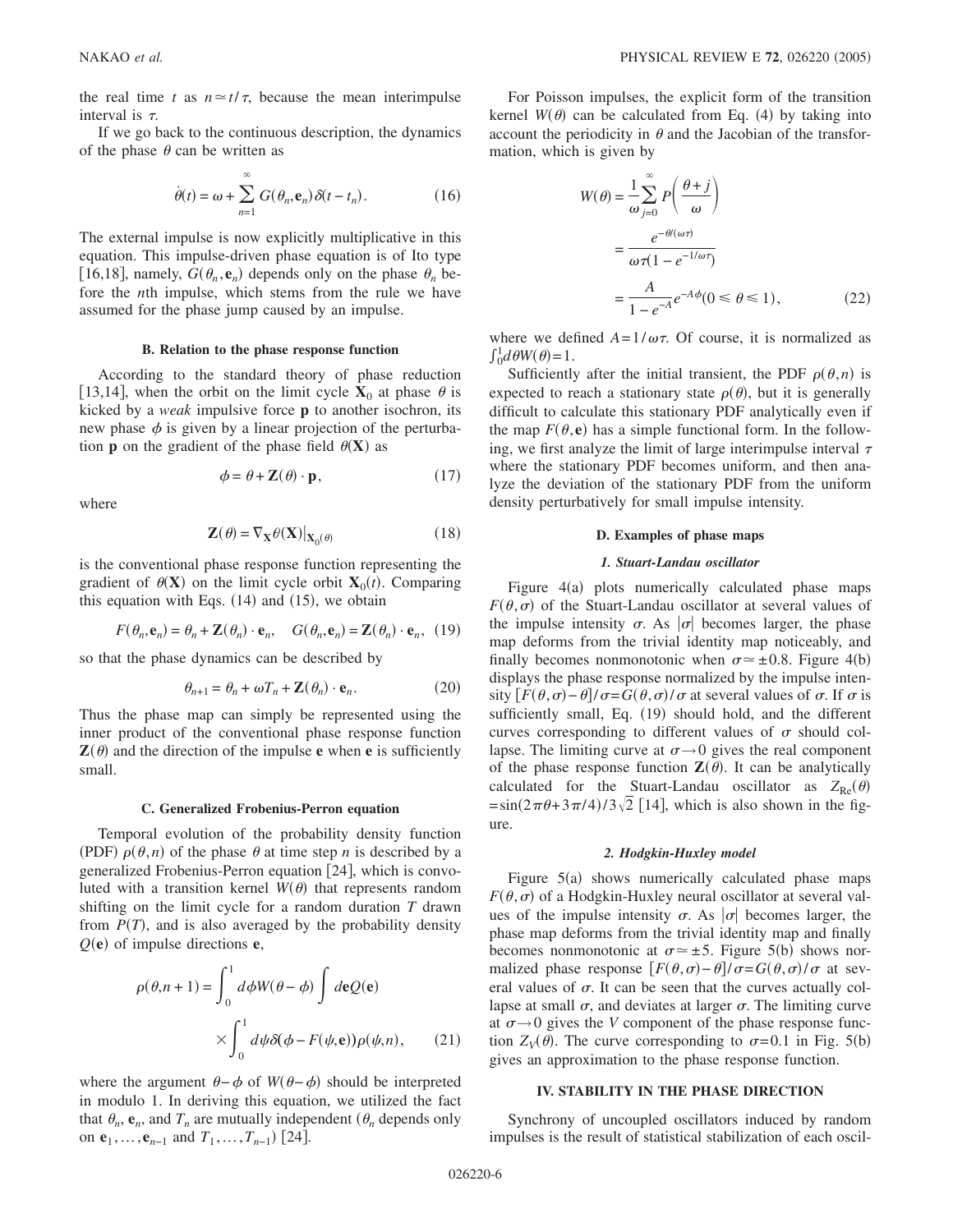

FIG. 4. (Color online) (a) Phase maps  $F(\theta, \sigma)$  of the Stuart-Landau oscillator at several values of the impulse intensity  $\sigma$ . (b) Normalized phase response  $G(\theta, \sigma) / \sigma = [F(\theta, \sigma) - \theta] / \sigma$  at several values of the impulse intensity  $\sigma$ . Theoretical phase response function  $Z_{\text{Re}}(\theta) = \sin(2\pi\theta + 3\pi/4)/3\sqrt{2}$  that corresponds to the limit of  $\sigma \rightarrow 0$  is also shown.

lator against phase disturbances. Such stability is characterized by the Lyapunov exponent of the random phase map Eq.  $(15).$ 

## **A. Lyapunov exponent**

Let us consider the temporal evolution of a small deviation  $\Delta \theta_n$  from the original orbit  $\theta_n$ . The linearized evolution equation of this small deviation is given by

$$
\Delta \theta_{n+1} = F'(\theta_n, \mathbf{e}_n) \Delta \theta_n, \tag{23}
$$

where  $F'(\theta_n, \mathbf{e}) = \left( dF(\theta, \mathbf{e})/d\theta \right)_{\theta = \theta_n}$ . At large time step *n*,  $\Delta \theta_n$ expands as

$$
\left| \frac{\Delta \theta_n}{\Delta \theta_0} \right| = \prod_{m=0}^{n-1} |F'(\theta_m, \mathbf{e}_m)| = \exp \left[ \sum_{m=0}^{n-1} \ln |F'(\theta_m, \mathbf{e}_m)| \right]
$$
  
\n
$$
\approx \exp(\lambda n), \qquad (24)
$$

where we introduced the Lyapunov exponent  $\lambda$  of the map  $F(\theta, \mathbf{e})$  averaged over the PDFs  $Q(\mathbf{e})$  and  $\rho(\theta)$ ,



FIG. 5. (Color online) (a) Phase map  $F(\theta, \sigma)$  of the Hodgkin-Huxley neural oscillator at several values of the impulse intensity  $\sigma$ . (b) Normalized phase response  $G(\theta, \sigma) / \sigma = [F(\theta, \sigma) - \theta] / \sigma$  at several values of the impulse intensity  $\sigma$ . The curve corresponding to  $\sigma$ =0.1 gives an approximation to the phase response function  $Z_V(\theta)$ of the Hodgkin-Huxley neural oscillator.

$$
\lambda = \langle \langle \ln | F'(\theta, \mathbf{e}) | \rangle \rangle_{\theta, \mathbf{e}} = \int_0^1 d\theta \rho(\theta) \int d\mathbf{e} Q(\mathbf{e}) \ln | F'(\theta, \mathbf{e}) |.
$$
\n(25)

If  $\lambda$  is negative,  $\Delta \theta_n$  shrinks on average, so that the deviation from the original orbit is suppressed, whereas if  $\lambda$  is positive, small external disturbances will be enhanced. Thus the value of  $\lambda$  gives a (local) condition for the phase synchronization.

## **B. Limit of large interimpulse intervals**

As we mentioned previously, it is difficult to obtain the stationary PDF  $\rho(\theta)$  analytically. However, when the interimpulse interval  $\tau$  is sufficiently large, it can be approximated by a uniform density. In the limit of large  $\tau$ , the transition probability tends to be uniform, i.e.,  $W(\theta) \rightarrow 1$ , which can easily be confirmed from Eq. (22) in the Poisson case. Correspondingly, the stationary phase PDF  $\rho(\theta)$  approaches a uniform density in the large  $\tau$  limit,

$$
\rho(\theta) \to 1. \tag{26}
$$

In this limit, we can obtain a sufficient condition of phase synchronization for general limit-cycle oscillators: *when the*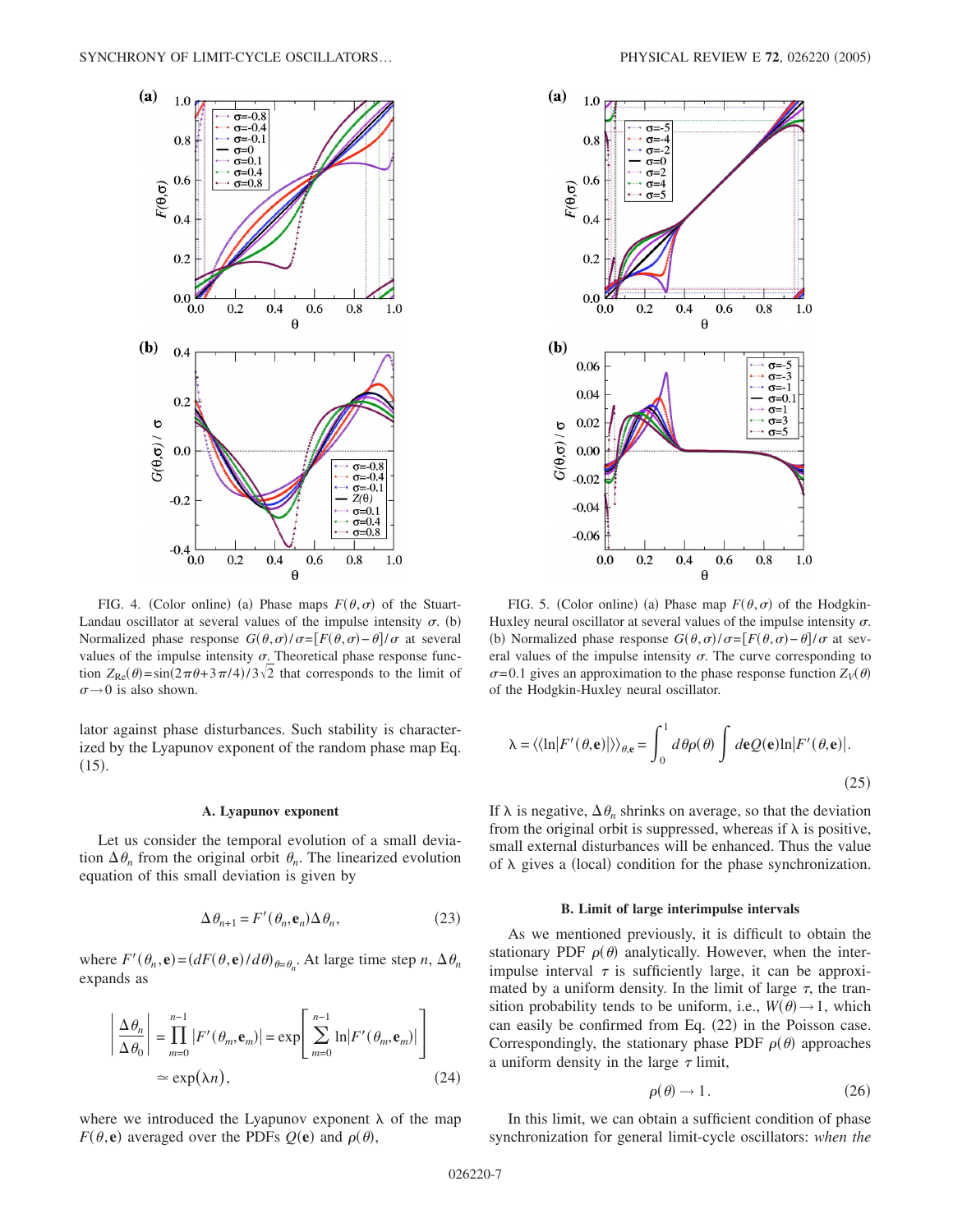*phase map*  $F(\theta, \mathbf{e})$  *is a monotonically increasing function of*  $\theta$ , the Lyapunov exponent  $\lambda$  is always nonpositive. When this condition is satisfied, namely, when  $F'(\theta, \mathbf{e}) = 1 + G'(\theta, \mathbf{e})$  $>0$ , we can bound  $\lambda$  from above as

$$
\lambda = \int_0^1 d\theta \rho(\theta) \int d\mathbf{e} Q(\mathbf{e}) \ln F'(\theta, \mathbf{e})
$$
  
\n
$$
\leq \int_0^1 d\theta \rho(\theta) \ln \left[ \int d\mathbf{e} Q(\mathbf{e}) F'(\theta, \mathbf{e}) \right]
$$
  
\n
$$
= \int_0^1 d\theta \rho(\theta) \ln \left[ 1 + \int d\mathbf{e} Q(\mathbf{e}) G'(\theta, \mathbf{e}) \right]
$$
  
\n
$$
\leq \int_0^1 d\theta \rho(\theta) \int d\mathbf{e} Q(\mathbf{e}) G'(\theta, \mathbf{e}).
$$
 (27)

In the above transformation, we utilized Jensen's inequality  $\int d\mathbf{e} Q(\mathbf{e}) \ln[g(\mathbf{e})] \leq \ln[\int d\mathbf{e} Q(\mathbf{e}) g(\mathbf{e})]$  that holds for a concave function  $\ln[\cdots]$ , the normalized probability density  $Q(\mathbf{e})$ , and a positive scalar function  $g(\mathbf{e})$ . The second inequality follows from  $\log(1+x) \leq x$ . By using the facts that  $\rho(\theta) = 1$  and  $G(0, e) = G(1, e)$ , the upper bound of  $\lambda$  can be calculated as

$$
\int_0^1 d\theta \rho(\theta) \int d\mathbf{e} Q(\mathbf{e}) G'(\theta, \mathbf{e}) = \int d\mathbf{e} Q(\mathbf{e}) \int_0^1 d\theta G'(\theta, \mathbf{e})
$$

$$
= \int d\mathbf{e} Q(\mathbf{e}) [G(1, \mathbf{e}) - G(0, \mathbf{e})]
$$

$$
= 0. \qquad (28)
$$

Thus for monotonically increasing  $F(\theta, \mathbf{e})$ , the Lyapunov exponent  $\lambda$  is always nonpositive. The equality  $\lambda = 0$  holds only when  $F(\theta, \mathbf{e})$  is a trivial identity map for all **e**, i.e.,  $F(\theta, \mathbf{e})$  $=\theta$ , which follows from the equality condition of Jensen's inequality. Therefore small deviations from the original orbit always shrink by applying random external impulses with large interimpulse intervals, when the phase map  $F(\theta, e)$  is monotonically increasing.

As we mentioned previously, when **e** is small,  $G(\theta, \mathbf{e})$  can be represented using the phase response function  $\mathbf{Z}(\theta)$  as  $G(\theta, \mathbf{e}) \approx \mathbf{Z}(\theta) \cdot \mathbf{e}$ . Since  $F(\theta, \mathbf{e}) = \theta + G(\theta, \mathbf{e})$ ,  $F(\theta, \mathbf{e})$  is monotonically increasing with respect to  $\theta$  for sufficiently small **e**. Therefore when the intensity of external impulses is small and the mean interval between impulses is large,  $\lambda$  always becomes negative.

# **C. Examples**

## *1. Stuart-Landau oscillator*

As can be seen from Fig. 4(a), the phase map  $F(\theta, \sigma)$  of the Stuart-Landau oscillator is monotonic as long as  $|\sigma|$  is small. Therefore the Stuart-Landau oscillator exhibits phase synchronization induced by external impulses at such values of  $|\sigma|$  for sufficiently large inter-impulse intervals, as we demonstrated previously.

# *2. Hodgkin-Huxley model*

Similarly, as shown in Fig.  $5(a)$ , numerically calculated phase maps  $F(\theta, \sigma)$  of the Hodgkin-Huxley neural oscillator are monotonic when  $|\sigma|$  is not so large. Therefore the Hodgkin-Huxley neural oscillators also exhibit impulseinduced phase synchronization for such values of  $|\sigma|$ . When  $|\sigma|$  becomes large, the phase map can become quite complex, which can lead to the impulse-induced phase desynchronization mentioned previously.

# **V. EFFECT OF NONUNIFORM PHASE DISTRIBUTION**

In the previous section, we discussed the limiting case of large interimpulse intervals, where the stationary PDF of the phase becomes uniform. If the mean interimpulse interval is not so large, the stationary PDF would generally become nonuniform. In this section, we first develop a perturbation theory to approximate the nonuniform PDF for weak external impulses. We then discuss the correction to the upper bound of the Lyapunov exponent caused by the nonuniformity of the PDF. In the following discussion, we assume that the intensity of external impulses is sufficiently small, and that the phase map  $F(\theta, \mathbf{e})$  is a strictly monotonically increasing function of  $\theta$ , i.e.,  $F'(\theta, \mathbf{e}) > 0$ .

# **A. Perturbative solution to the generalized Frobenius-Perron equation**

As a first step, we calculate the deviation of the stationary PDF from the uniform density perturbatively for small external impulses (up to the second order). Our starting point is the generalized Frobenius-Perron equation for the stationary PDF  $\rho(\theta)$ ,

$$
\rho(\theta) = \int_0^1 d\phi W(\theta - \phi) \int d\mathbf{e} Q(\mathbf{e}) \int_0^1 d\psi \delta(\phi - F(\psi, \mathbf{e})) \rho(\psi).
$$
\n(29)

We assume that the deviation of  $F(\theta, \mathbf{e})$  from the identity map  $F(\theta, \mathbf{e}) = \theta$  is small,

$$
F(\theta, \mathbf{e}) = \theta + \epsilon G(\theta, \mathbf{e}), \tag{30}
$$

where we introduced a small parameter  $\epsilon$  in order to control the magnitude of the perturbation. By using a well-known formula for the  $\delta$  function, Eq. (29) can be rewritten as

$$
\rho(\theta) = \int_0^1 d\phi W(\theta - \phi) \int d\mathbf{e} Q(\mathbf{e}) \frac{\rho(\psi^*(\phi, \mathbf{e}))}{|F'(\psi^*(\phi, \mathbf{e}), \mathbf{e})|}, (31)
$$

where  $\psi^*(\phi, \mathbf{e})$  is a solution to  $F(\psi, \mathbf{e}) = \phi$ . We here used the fact that there exists only one solution, because  $F(\psi, \mathbf{e})$  is a monotonically increasing function of  $\psi$  [we do not consider the trivial case of  $F(\psi, \mathbf{e}) \equiv \psi$ , where  $\rho(\theta)$  always becomes uniform.

We first calculate the solution  $\psi^*(\phi, \mathbf{e})$  to  $F(\psi, \mathbf{e}) = \phi$  as a power series in  $\epsilon$ . We assume that the solution can be expanded in terms of  $\epsilon$  around the trivial solution  $\psi^*(\phi, \mathbf{e}) = \phi$ at  $\epsilon = 0$  as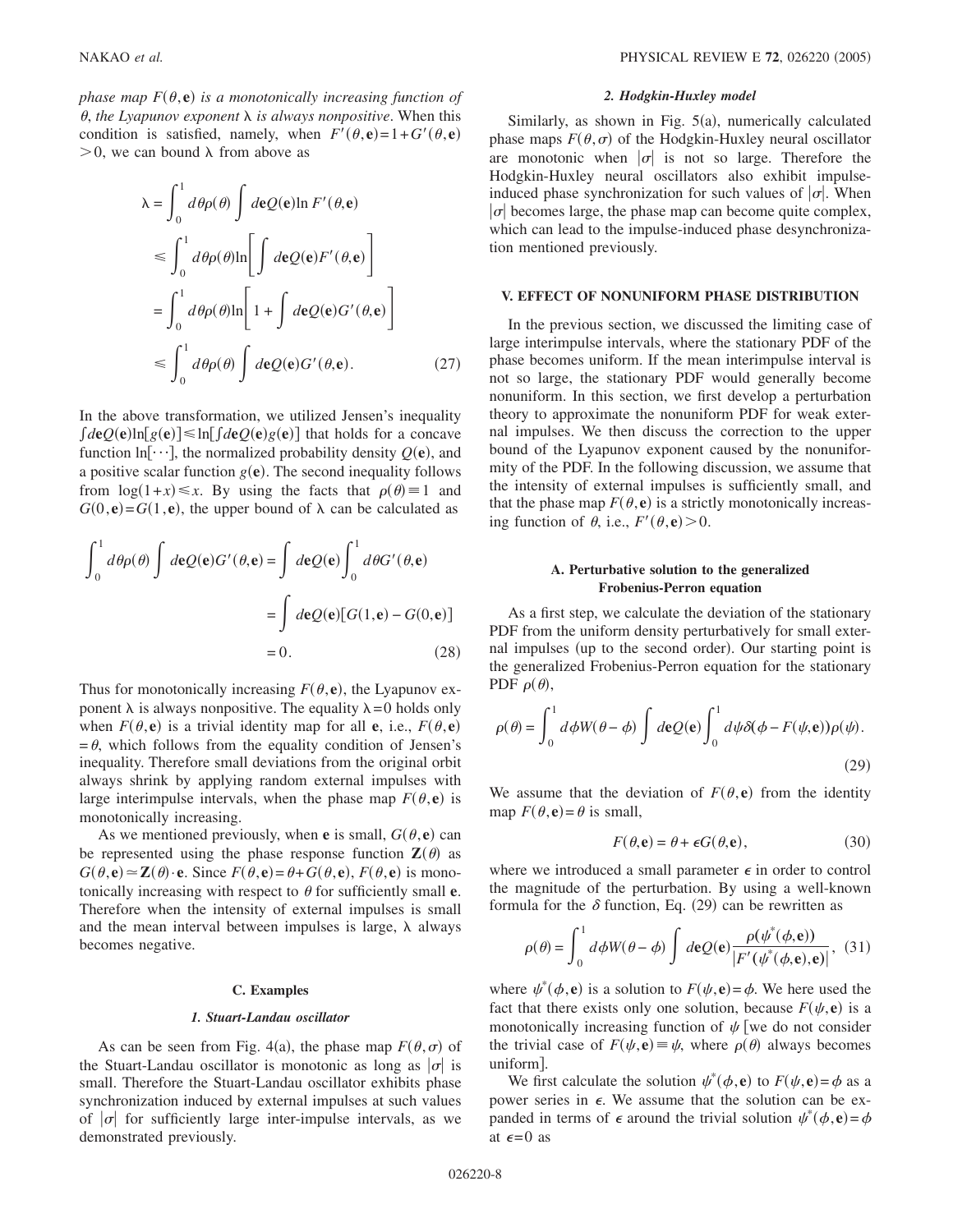$$
\psi^*(\phi, \mathbf{e}) = \phi + \epsilon \psi_1^*(\phi, \mathbf{e}) + \epsilon^2 \psi_2^*(\phi, \mathbf{e}) + O(\epsilon^3). \tag{32}
$$

By inserting this expression to  $F(\psi^*(\phi, \mathbf{e}), \mathbf{e}) = \phi$ , we obtain

$$
\phi = \phi \text{ at } O(\epsilon^0),
$$
  

$$
\psi_1^*(\phi, \mathbf{e}) + G(\phi, \mathbf{e}) = 0 \text{ at } O(\epsilon^1),
$$
  

$$
\psi_2^*(\phi, \mathbf{e}) + G'(\phi, \mathbf{e})\psi_1^*(\phi, \mathbf{e}) = 0 \text{ at } O(\epsilon^2),
$$

 $\cdots$  (33)

Thus to the second order in  $\epsilon$ , the solution  $\psi^*(\phi, \mathbf{e})$  is approximated by

$$
\psi^*(\phi, \mathbf{e}) = \phi - \epsilon G(\phi, \mathbf{e}) + \epsilon^2 G'(\phi, \mathbf{e}) G(\phi, \mathbf{e}) + O(\epsilon^3). \tag{34}
$$

Since  $F'(\theta, \mathbf{e}) = 1 + \epsilon G'(\theta, \mathbf{e})$ , it can be expanded as

$$
F'(\psi^*(\phi, \mathbf{e}), \mathbf{e}) = 1 + \epsilon G'(\phi, \mathbf{e}) - \epsilon^2 G''(\phi, \mathbf{e}) G(\phi, \mathbf{e}) + O(\epsilon^3).
$$
\n(35)

We also expand the stationary PDF  $\rho(\theta)$  in a power series of  $\epsilon$  as

$$
\rho(\theta) = 1 + \epsilon \rho_1(\theta) + \epsilon^2 \rho_2(\theta) + O(\epsilon^3). \tag{36}
$$

Since  $\rho(\theta)$  is normalized to 1,  $\int_0^1 d\theta \rho_1(\theta) = \int_0^1 d\theta \rho_2(\theta) = 0$ should hold. Inserting the above expansions into Eq. (31), we obtain

$$
1 + \epsilon \rho_1(\theta) + \epsilon^2 \rho_2(\theta) + O(\epsilon^3)
$$
  
= 
$$
\int_0^1 d\phi W(\theta - \phi) \int d\mathbf{e} Q(\mathbf{e})
$$
  

$$
\times \frac{1 + \epsilon \rho_1(\phi) + \epsilon^2 \{\rho_2(\phi) - \rho'_1(\phi)G(\phi, \mathbf{e})\} + O(\epsilon^3)}{1 + \epsilon G'(\phi, \mathbf{e}) - \epsilon^2 G''(\phi, \mathbf{e})G(\phi, \mathbf{e}) + O(\epsilon^3)}
$$
  
= 
$$
\int_0^1 d\phi W(\theta - \phi) \int d\mathbf{e} Q(\mathbf{e}) [1 + \epsilon \{\rho_1(\phi) - G'(\phi, \mathbf{e})\}
$$
  
+ 
$$
\epsilon^2 \{\rho_2(\phi) - H(\phi, \mathbf{e})\} + O(\epsilon^3)],
$$
(37)

where we utilized the fact that  $F'(\psi^*(\phi, \mathbf{e}), \mathbf{e}) > 0$ , and defined

$$
H(\phi, \mathbf{e}) = \rho_1(\phi)G(\phi, \mathbf{e}) - G'(\phi, \mathbf{e})G(\phi, \mathbf{e}).
$$
 (38)

Thus the first order correction  $\rho_1(\theta)$  to the uniform stationary PDF  $\rho_0(\theta) \equiv 1$  satisfies

$$
\rho_1(\theta) = \int_0^1 d\phi W(\theta - \phi) \int d\mathbf{e} Q(\mathbf{e}) \{ \rho_1(\phi) - G'(\phi, \mathbf{e}) \}
$$

$$
= \int_0^1 d\phi W(\theta - \phi) \{ \rho_1(\phi) - \langle G' \rangle_{\mathbf{e}}(\phi) \}, \tag{39}
$$

and the second order correction  $\rho_2(\theta)$  satisfies

$$
\rho_2(\theta) = \int_0^1 d\phi W(\theta - \phi) \int d\mathbf{e} Q(\mathbf{e}) \{ \rho_2(\phi) - H'(\phi, \mathbf{e}) \}
$$

$$
= \int_0^1 d\phi W(\theta - \phi) \{ \rho_2(\phi) - \langle H' \rangle_{\mathbf{e}}(\phi) \}. \tag{40}
$$

Here and hereafter, for notational simplicity, we define an averaged function  $\langle f \rangle_e(\theta)$  of a function  $f(\theta, \mathbf{e})$  over  $Q(\mathbf{e})$  as

$$
\langle f \rangle_{\mathbf{e}}(\theta) = \int d\mathbf{e} Q(\mathbf{e}) f(\theta, \mathbf{e}), \qquad (41)
$$

such as  $\langle G' \rangle_e(\phi) = \int d\mathbf{e} Q(\mathbf{e}) G'(\phi, \mathbf{e})$  and  $\langle H' \rangle_e(\phi)$  $\langle H' \rangle_e(\phi)$  $=f d\mathbf{e} Q(\mathbf{e}) H'(\phi, \mathbf{e})$ . We also define the Fourier transform between a function  $f(\theta)$  and its coefficient  $\tilde{f}(k)$  by

$$
f(\theta) = \sum_{k=-\infty}^{\infty} e^{2\pi i k \theta} \widetilde{f}(k), \quad \widetilde{f}(k) = \int_{0}^{1} d\theta e^{-2\pi i k \theta} f(\theta). \quad (42)
$$

For example, the Fourier coefficients of  $\rho_1(\theta)$  and  $G'(\theta, \mathbf{e})$ are denoted as  $\tilde{\rho}_1(k)$  and  $\tilde{G}'(k, e)$ , respectively. The averaged Fourier coefficient  $\langle \tilde{f} \rangle_e(k)$  of  $\tilde{f}(k, e)$  over  $Q(e)$  is similarly defined as

$$
\langle \tilde{f} \rangle_{\mathbf{e}}(k) = \int d\mathbf{e} Q(\mathbf{e}) \tilde{f}(k, \mathbf{e}), \qquad (43)
$$

such as  $\langle \tilde{G}' \rangle_e(m) = \int d\mathbf{e} Q(\mathbf{e}) \tilde{G}'(m, \mathbf{e})$ and  $\langle \tilde{H}' \rangle_e(m)$  $= \int d\mathbf{e} Q(\mathbf{e}) \tilde{H}'(m, \mathbf{e}).$ 

Equations (39) and (40) can be solved for  $\rho_1(\theta)$  and  $\rho_2(\theta)$ through the Fourier transform, which yields

$$
\widetilde{\rho}_1(m) = \int d\mathbf{e} Q(\mathbf{e}) \widetilde{W}(m) \{ \widetilde{\rho}_1(m) - \widetilde{G}'(m, \mathbf{e}) \}
$$

$$
= \widetilde{W}(m) \{ \widetilde{\rho}_1(m) - \langle \widetilde{G}' \rangle_{\mathbf{e}}(m) \}, \tag{44}
$$

and

$$
\widetilde{\rho}_2(m) = \int d\mathbf{e} Q(\mathbf{e}) \widetilde{W}(m) \{ \widetilde{\rho}_2(m) - \widetilde{H}'(m, \mathbf{e}) \}
$$

$$
= \widetilde{W}(m) \{ \widetilde{\rho}_2(m) - \langle \widetilde{H}' \rangle_{\mathbf{e}}(m) \}. \tag{45}
$$

It can easily be shown that the equations at  $m=0$  give trivial relations, which should be neglected. We thus obtain

$$
\widetilde{\rho}_1(m) = \frac{\widetilde{W}(m)}{\widetilde{W}(m) - 1} \langle \widetilde{G}' \rangle_{\mathbf{e}}(m), \quad \widetilde{\rho}_2(m) = \frac{\widetilde{W}(m)}{\widetilde{W}(m) - 1} \langle \widetilde{H}' \rangle_{\mathbf{e}}(m)
$$
\n(46)

for  $m \neq 0$ , and the corrections  $\rho_1(\theta)$  and  $\rho_2(\theta)$  to the uniform density can be obtained as

$$
\rho_1(\theta) = \sum_{m \neq 0} \frac{\widetilde{W}(m)}{\widetilde{W}(m) - 1} \langle \widetilde{G}' \rangle_e(m) e^{2\pi i m \theta},
$$

$$
\rho_2(\theta) = \sum_{m \neq 0} \frac{\widetilde{W}(m)}{\widetilde{W}(m) - 1} \langle \widetilde{H}' \rangle_e(m) e^{2\pi i m \theta}.
$$
(47)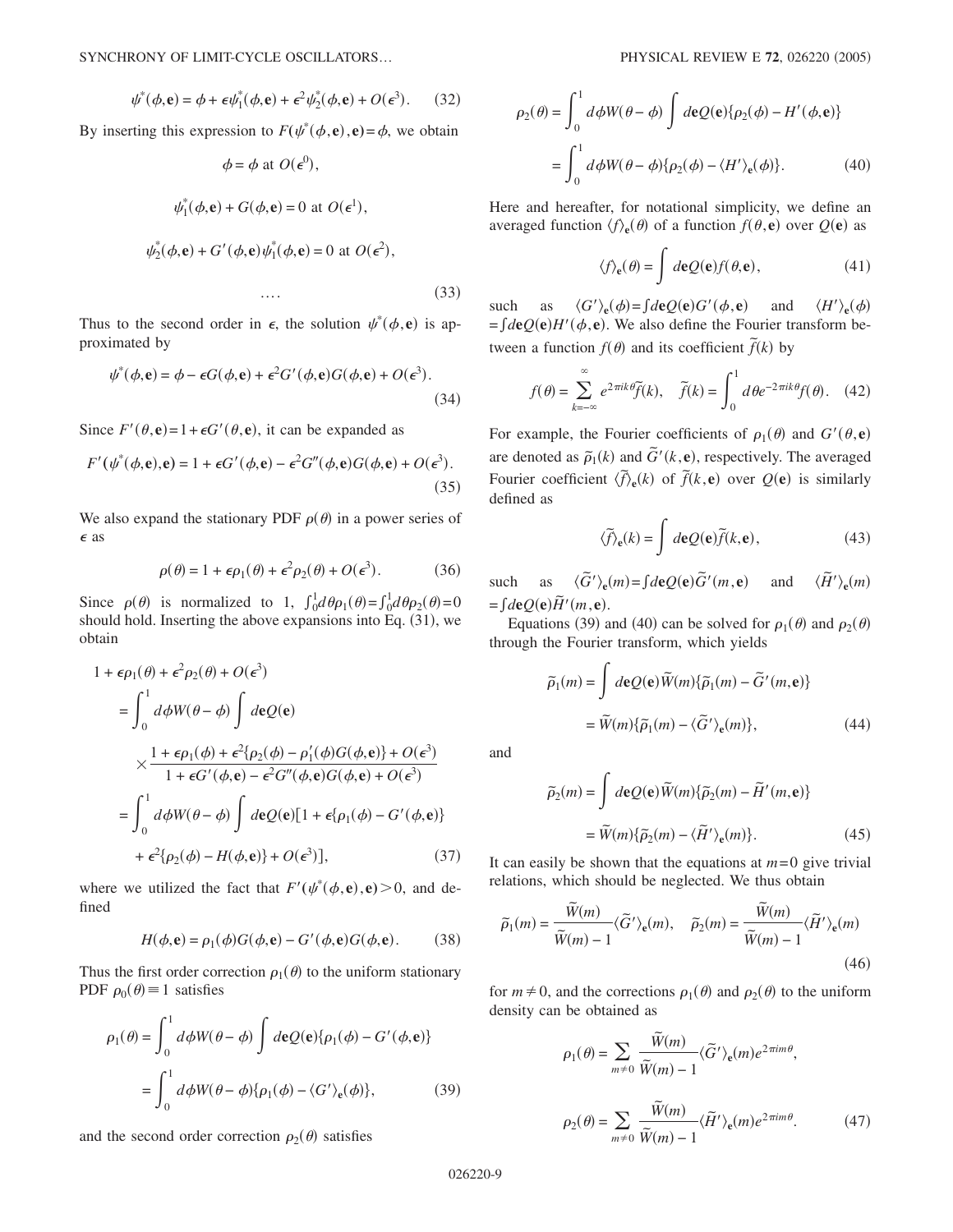For the Poisson impulses, the transition probability  $W(\theta)$ is given by Eq. (22), and its Fourier coefficient  $\widetilde{W}(m)$  is given by

$$
\widetilde{W}(m) = \int_0^1 d\theta W(\theta) e^{-2\pi im\theta} = \frac{A}{A + 2\pi im}
$$
\n(48)

for integer  $m$ . Therefore the coefficient in Eq.  $(47)$  is calculated as  $\widetilde{W}(m)/[\widetilde{W}(m)-1]=-A/(2\pi im)$ . Using this, we can calculate the first order correction to the phase PDF as

$$
\rho_1(\theta) = \sum_{m \neq 0} \frac{-A}{2\pi i m} \langle \tilde{G}' \rangle_e(m) e^{2\pi i m \theta}
$$

$$
= -A \sum_{m \neq 0} \langle \tilde{G} \rangle_e(m) e^{2\pi i m \theta}
$$

$$
= -A \big[ \langle G \rangle_e(\theta) - G_0 \big], \tag{49}
$$

where we defined  $G_0 = \langle \tilde{G} \rangle_e(0) = \int_0^1 d\theta \langle G \rangle_e(\theta)$ , and utilized the relation  $\langle \tilde{G}' \rangle_e(m) = (2 \pi i m) \langle \tilde{G} \rangle_e(m)$ . Similarly, the second order correction to the PDF can be calculated as

$$
\rho_2(\theta) = \sum_{m \neq 0} \frac{-A}{2\pi im} \langle \tilde{H}' \rangle_e(m) e^{2\pi im\theta}
$$
  
\n
$$
= -A \sum_{m \neq 0} \langle \tilde{H} \rangle_e(m) e^{2\pi im\theta}
$$
  
\n
$$
= -A [\langle H \rangle_e(\theta) - \langle \tilde{H} \rangle_e(0)],
$$
  
\n
$$
= -A [\langle \rho_1(\phi)G(\phi, \mathbf{e}) \rangle_e - \langle G'G \rangle_e(\theta)]
$$
  
\n
$$
+ const
$$
  
\n
$$
= A^2 [\langle G \rangle_e(\theta)]^2 - A^2 G_0 \cdot \langle G \rangle_e(\theta)
$$
  
\n
$$
+ A \langle G'G \rangle_e(\theta) + const,
$$
 (50)

where we defined  $\langle G'G \rangle_e(\theta) = \langle G'(\theta, e)G(\theta, e) \rangle_e$ . The constant can be determined from the condition  $\int_0^1 d\theta \rho_2(\theta) = 0$ .

Thus in the Poisson case, the averaged phase map  $\langle G \rangle_e(\theta)$ directly appears at the first order perturbation,  $\rho_1(\theta)$ . Since  $A=1/\omega\tau$ , the amplitude of the first order perturbation scales as  $\epsilon/\omega\tau$ , namely, the ratio of the impulse intensity to the nondimensional time scale determined by the period of the limit cycle and the interimpulse intervals. The second order perturbation  $\rho_2(\theta)$  represents the lowest-order nonlinear contributions from the phase map.

### **B. Upper bound of the Lyapunov exponent**

The Lyapunov exponent  $\lambda$  is bounded from above as

$$
\lambda = \langle \langle \ln F'(\theta, \mathbf{e}) \rangle \rangle_{\theta, \mathbf{e}}
$$
  
=  $\int_0^1 d\theta \rho(\theta) \int d\mathbf{e} Q(\mathbf{e}) \ln F'(\theta, \mathbf{e})$   
 $\leq \int_0^1 d\theta \rho(\theta) \ln \left\{ \int d\mathbf{e} Q(\mathbf{e}) F'(\theta, \mathbf{e}) \right\}$ 

$$
= \int_0^1 d\theta \rho(\theta) \ln\left\{1 + \int d\mathbf{e} Q(\mathbf{e}) \epsilon G'(\theta, \mathbf{e})\right\}
$$
  

$$
\leq \int_0^1 d\theta \rho(\theta) \int d\mathbf{e} Q(\mathbf{e}) \{ \epsilon G'(\theta, \mathbf{e}) \}. \tag{51}
$$

Now, using Eq. (36), correction to the upper bound of the Lyapunov exponent can be expanded as

$$
\int_0^1 d\theta \rho(\theta) \int d\mathbf{e} Q(\mathbf{e}) \{ \epsilon G'(\theta, \mathbf{e}) \}
$$
  
= 
$$
\int_0^1 d\theta \{ 1 + \epsilon \rho_1(\theta) + \epsilon \rho_2(\theta)
$$
  
+ 
$$
O(\epsilon^3) \} \int d\mathbf{e} Q(\mathbf{e}) \{ \epsilon G'(\theta, \mathbf{e}) \}
$$
  
= 
$$
\epsilon \int_0^1 d\theta \langle G' \rangle_{\mathbf{e}}(\theta) + \epsilon^2 \int_0^1 d\theta \rho_1(\theta) \langle G' \rangle_{\mathbf{e}}(\theta)
$$
  
+ 
$$
\epsilon^3 \int_0^1 d\theta \rho_2(\theta) \langle G' \rangle_{\mathbf{e}}(\theta) + O(\epsilon^4).
$$
 (52)

The first term corresponds to the zeroth order contribution from the uniform component of the phase PDF, which vanishes (similarly to the previous uniform case) irrespective of the functional form of the transition kernel  $W(\theta)$ ,

$$
\int_0^1 d\theta \langle G' \rangle_e(\theta) = \langle G' \rangle_e(1) - \langle G' \rangle_e(0) = 0.
$$
 (53)

For the Poisson impulses, the first order correction to the upper bound of  $\lambda$  can be calculated using Eq. (49) as

$$
\int_0^1 d\theta \rho_1(\theta) \langle G' \rangle_e(\theta) = -A \int_0^1 d\theta \langle G \rangle_e \langle G' \rangle_e(\theta)
$$

$$
+ A G_0 \int_0^1 d\theta \langle G' \rangle_e(\theta)
$$

$$
= -A \left[ \frac{\{\langle G \rangle_e(\theta)\}^2}{2} \right]_0^1 + A G_0 [\langle G \rangle_e(\theta)]_0^1
$$

$$
= 0. \tag{54}
$$

Thus the upper bound of the Lyapunov exponent  $\lambda$  is still zero even if the first order correction  $\rho_1(\theta)$  to the uniform PDF is incorporated. The second order correction to the upper bound can similarly be calculated using Eq. (50) as

$$
\int_0^1 d\theta \rho_2(\theta) \langle G' \rangle_e(\theta)
$$
  
=  $A^2 \int_0^1 d\theta \{ \langle G \rangle_e(\theta) \}^2 \langle G' \rangle_e(\theta) - A^2 G_0 \int_0^1 d\theta \{ \langle G \rangle_e(\theta) \}$   
 $\times \langle G' \rangle_e(\theta) + A \int_0^1 d\theta \langle G' G \rangle_e(\theta) \langle G' \rangle_e(\theta)$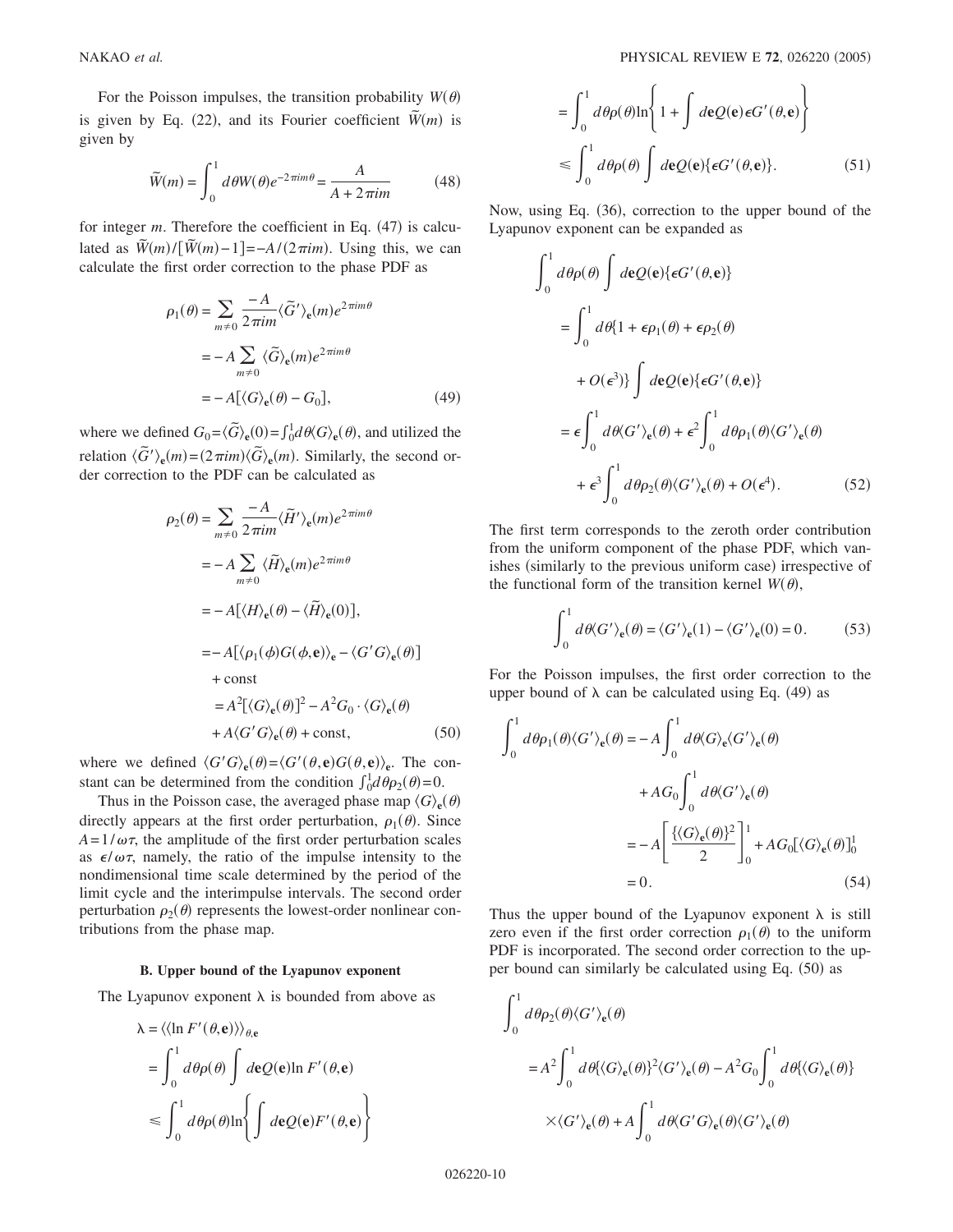

FIG. 6. (Color online) Stationary phase PDFs of the Stuart-Landau oscillator driven by external impulses obtained by (i) a direct simulation of the original model, (ii) a direct simulation of the corresponding phase model, (iii) numerically solving the corresponding Frobenius-Perron equation, and (iv) the perturbation theory.

$$
+ \text{const} \int_0^1 d\theta \langle G' \rangle_e(\theta)
$$
  
\n
$$
= \frac{A^2}{3} [\{ \langle G' \rangle_e(\theta) \}^3]_0^1 - \frac{A^2 G_0}{2} [\{ \langle G' \rangle_e(\theta) \}^2]_0^1
$$
  
\n
$$
+ \text{const} [\{ \langle G' \rangle_e(\theta) \}^2]_0^1 + A \int_0^1 d\theta \langle G' G \rangle_e(\theta) \langle G' \rangle_e(\theta)
$$
  
\n
$$
= A \int_0^1 d\theta \langle G' G \rangle_e(\theta) \langle G' \rangle_e(\theta). \tag{55}
$$

Thus only the term containing  $\langle G'G \rangle_e(\theta)$  in  $\rho_2(\theta)$  gives nonvanishing contribution. Its sign cannot be determined at this point unless the explicit functional form of  $G(\theta, \mathbf{e})$  is given. This term could make the upper bound of the Lyapunov exponent slightly different from zero, but its effect is only of the order of  $\epsilon^3$ .

Summarizing, the first order correction to the upper bound of the Lyapunov exponent  $\lambda$  by the nonuniformity of the phase PDF is generally  $O(\epsilon^2)$ , but for the Poisson impulses, it also vanishes. Thus the upper bound of  $\lambda$  is still zero up to the first order approximation. The next order correction is only  $O(\epsilon^3)$ , which is quite small when  $\epsilon$  is small. Therefore the impulse-induced phase synchronization will persist for weak Poisson impulses even if the phase PDF becomes slightly nonuniform for small  $\epsilon$ .

## **C. Examples of lyapunov exponents**

## *1. Stuart-Landau oscillator*

Stationary phase PDFs  $\rho(\theta)$  of the Stuart-Landau oscillator driven by external impulses at  $\sigma = 0.1$  and  $\tau = 2$  are shown in Fig. 6. The curves are obtained by (i) a direct simulation of the original model Eq. (5) without Gaussian-white noise, (ii) a direct simulation of the reduced phase model Eq. (16), (iii) a numerical calculation of the stationary solution of the corresponding Frobenius-Perron equation (29), and (iv) the perturbation theory up to the second order, respectively. All curves agree well, which confirms the validity of our ap-



FIG. 7. (Color online) Dependence of the Lyapunov exponent  $\lambda$ on the impulse intensity  $\sigma$  obtained by (i) directly using the original model Eq. (5) without Gaussian-white noise, (ii) directly using the reduced phase model Eq. (16), (iii) a calculation using numerical phase maps assuming uniform phase PDF, and (iv) a calculation using numerical phase maps and the approximated phase PDF.

proximation at least for small impulse intensity. In this case, the first order perturbation already gives a nice fit to the actual PDF, and the second order perturbation gives only a tiny correction.

Figure 7 plots the Lyapunov exponent  $\lambda$  as a function of  $\sigma$ at  $\tau = 2$ , which is obtained by (i) directly using the original model Eq. (5) without Gaussian-white noise, (ii) directly using the reduced phase model Eq. (16), (iii) a calculation using numerical phase maps and uniform phase PDF, and (iv) a calculation using numerical phase maps and the approximated phase PDF. Reflecting the symmetry of the limit cycle, the graph of  $\lambda$  is also symmetrical with respect to  $\sigma$  $= 0$ . Since the phase map is always monotonically increasing in this range of  $\sigma$ , the Lyapunov exponent  $\lambda$  calculated assuming uniform phase PDF (iii) is always nonpositive and only becomes 0 at  $\sigma = 0$ . The Lyapunov exponent  $\lambda$  calculated using approximate phase PDF (iv) is also always nonpositive. Since the correction to the uniform PDF is small, the difference between (iii) and (iv) is also small. Both curves agree well with the actual Lyapunov exponent obtained by (i) and (ii).

## *2. Hodgkin-Huxley model*

Similarly, stationary PDFs of the Hodgkin-Huxley neural oscillator driven by external impulses at  $\sigma = 2$  and  $\tau$ = 100 ms are shown in Fig. 8. The curves represent the results obtained by (i) a direct simulation of the original model, (ii) a direct simulation of the reduced phase model, (iii) a numerical solution of the Frobenius-Perron equation, and (iv) the perturbation theory. Of course, the results of (ii) and (iii) give a nice fit to the actual phase PDF obtained by (i). The result of perturbation theory (iv) also gives a reasonable fit to the actual phase PDF. As in the previous case, the first order perturbation gives a good fit to the actual PDF, and the second order perturbation gives only a tiny correction.

Figure 9 plots the Lyapunov exponent  $\lambda$  as a function of  $\sigma$ at  $\tau = 100$ , which is obtained by (i) directly simulating the original model without external noises, (ii) directly simulating the reduced phase model, (iii) calculation using numerical phase maps assuming uniform phase PDF, and (iv) cal-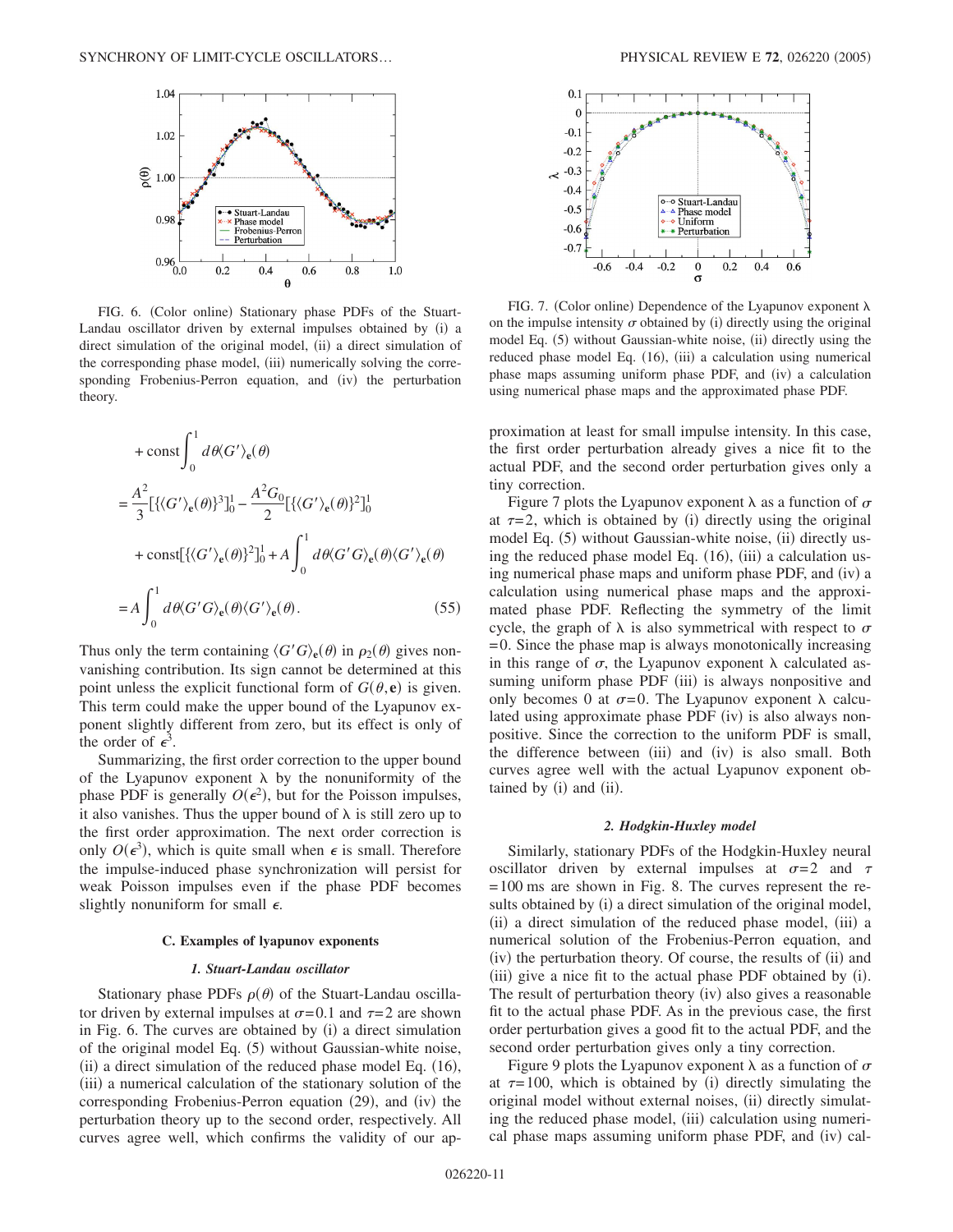

FIG. 8. (Color online) Stationary phase PDFs of the Hodgkin-Huxley neural oscillator driven by external impulses obtained by (i) direct simulation of the original model, (ii) direct simulation of the corresponding phase model, (iii) numerical solution of the corresponding Frobenius-Perron equation, and (iv) perturbation theory using Fourier coefficients numerically obtained from the phase map.

culation using numerical phase maps and the phase PDF approximated up to the second order perturbation. Since the phase map is always monotonically increasing in this range of  $\sigma$ , the Lyapunov exponent  $\lambda$  calculated assuming uniform phase PDF (iii) is always nonpositive and only becomes 0 when  $\sigma = 0$ . The Lyapunov exponent  $\lambda$  calculated using approximate phase PDF (iv) is also always nonpositive. In this case, the correction to the uniform phase PDF is even smaller than the previous Stuart-Landau case, hence the Lyapunov exponents calculated by (iii) and by (iv) are almost indistinguishable. Of course, they coincide with the results obtained by direct simulation of the original model and the phase model.

#### **VI. SUMMARY**

We analyzed phase synchronization of general limit-cycle oscillators subject to external impulses by reducing the dynamics of the oscillator to a random phase map. We proved that when the phase maps are strictly monotonic and the mean interimpulse interval of the input current is sufficiently large, the Lyapunov exponent of the system always becomes negative, leading to fluctuation-induced phase synchronization. We also treated the case where the interimpulse interval is finite perturbatively for weak Poisson impulses, and proved that the first order correction to the upper bound of the Lyapunov exponent is also zero, hence the fluctuationinduced phase synchronization persists even if the phase distribution becomes slightly nonuniform.



FIG. 9. (Color online) Lyapunov exponent  $\lambda$  obtained as a function of the impulse intensity  $\sigma$ , by (i) directly using the original model, (ii) directly using the reduced phase model, (iii) a calculation using numerical phase maps assuming uniform phase PDF, and (iv) a calculation using numerical phase maps and the approximated phase PDF.

Mathematically, the nonpositivity of the Lyapunov exponent is a general result of the concavity of the log function and the monotonicity and periodicity of the phase map. Therefore this result is not restricted to specific models, but also holds generally for a wide variety of limit-cycle oscillators. Examining the significance of our results in practical problems would be an interesting topic.

Finally, though we did not derive in this paper, we can reduce the phase model driven by Poisson impulses to an Ito-Langevin phase equation in the limit of weak and frequent impulses when the net drift induced by the external impulses vanishes. It yields

$$
\dot{\theta}(t) = \omega + \mathbf{Z}(\theta) \cdot \boldsymbol{\eta}(t),\tag{56}
$$

where  $\eta(t)$  is a *n*-dimensional Gaussian-white noise. On the other hand, Teramae and Tanaka [10] assumed the same form of Langevin phase equation in the Stratonovich interpretation, which does not come out of the integration rule we assumed for the impulsive force in this paper, as the starting point in their analysis of the fluctuation-induced phase synchronization. Since this Langevin equation is driven multiplicatively by the noise, different treatments of the stochastic forcing may lead to physically different results [25]. Detailed discussions on this point, including the stochastic interpretation of impulsive forcing, will be reported in the future.

# **ACKNOWLEDGMENTS**

We thank D. Tanaka, J. Teramae, T. Aoyagi, and S. Nii for useful discussions.

- [1] Z. F. Mainen and T. J. Sejnowski, Science 268, 1503 (1995).
- [2] R. R. de Ruyter van Steveninck, G. D. Lewen, S. P. Strong, R. Koberle, and W. Bialek, Science 275, 1805 (1997).
- 3 Y. Tsubo, T. Kaneko, and S. Shinomoto, Neural Networks **17**, 165 (2004).
- [4] R. V. Jensen, Phys. Rev. E 58, R6907 (1998).
- 5 E. K. Kosmidis and K. Pakdaman, J. Comput. Neurosci. **14**, 5  $(2003).$
- [6] K. Pakdaman, Neural Comput. 14, 781 (2002).
- [7] B. Gutkin, G. B. Ermentrout, and M. Rudolph, J. Comput. Neurosci. **15**, 91 (2003).
- [8] J. Ritt, Phys. Rev. E 68, 041915 (2003).